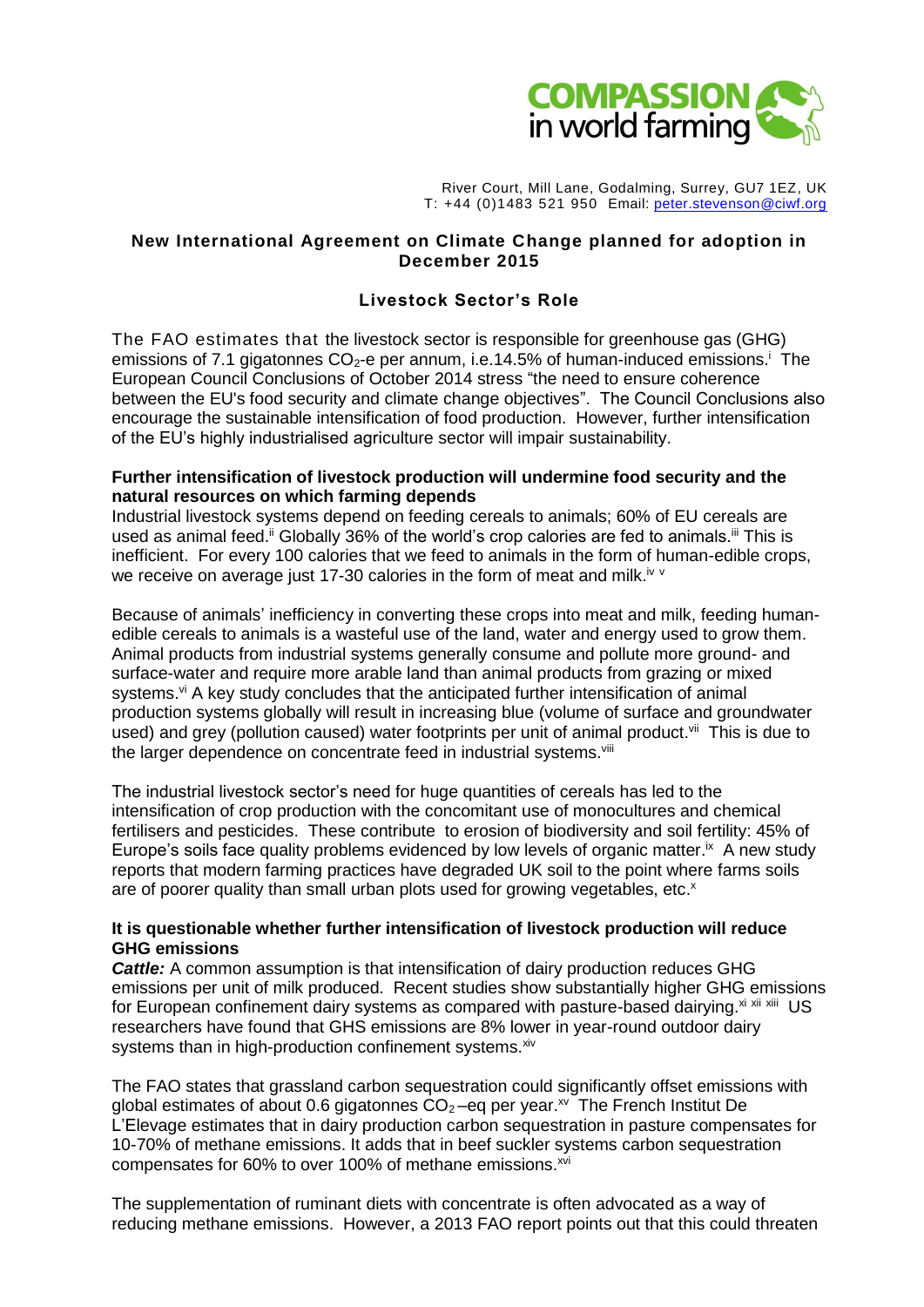food security by reducing the grain available for human consumption and that it may also have an impact on land-use change which itself produces GHG emissions.<sup>xvii</sup>

*Pigs and poultry:* Another common argument is that industrial pig and poultry is an efficient option for minimising GHG emissions. However as further intensification will increase demand for feed grain, cropland will have to be farmed more intensively and/or it will have to expand.<sup>xviii</sup> Expansion of cropland, e.g. for soy production, is likely to be at the expense of forests and grasslands.<sup>xix</sup> This will involve increased GHG emissions due to release of stored carbon into the atmosphere as land is cleared for cropland. The FAO states that, in part due to its need for soy, industrial pork production entails higher emission intensities than backyard systems.<sup>xx</sup>

Moreover, the additional grain that is needed will often be grown intensively with the aid of synthetic fertilisers. The manufacture of these fertilisers uses considerable amounts of fossil fuel which results in sizeable  $CO<sub>2</sub>$  emissions.<sup>xxi</sup> In addition, the application of nitrogen fertiliser leads to substantial emissions of nitrous oxide, the most aggressive GHG.<sup>xxii</sup>

## *Do we need to change to industrial systems?*

The FAO stresses that it is not necessary to change to industrial systems in order to mitigate climate change. It says "the mitigation potential can be achieved within existing systems; this means that the potential can be achieved as a result of improving practices rather than changing production systems (i.e. shifting from grazing to mixed or from backyard to industrial).

#### **Supply-side measures insufficient on their own to prevent rise in GHG emissions**

Mitigation techniques (such as improved manure management) can reduce emissions though care must be taken to ensure that any technique used does not harm animal welfare. In the developing world livestock productivity can be improved by better health and nutrition (but not through industrial production as this would undermine small-scale farmers). However, a recent Chatham House paper concludes that technical mitigation measures and increased productivity will be insufficient on their own to prevent an increase in farming's GHG emissions, let alone achieve a reduction.<sup>xxiii</sup> The study stresses that it is unlikely that global temperature rises can be kept below 2°C without a reduction in meat and dairy consumption.

## **Healthier diets would lead to reduced GHG emissions**

Recent research shows that:

- a high meat diet (>100g/day) is responsible for much higher GHG emissions than a low meat diet (<50g/day). A high-meat diet produces 7.19kg  $CO<sub>2</sub>$ -e per person per day while a low meat diet emits 4.67kg  $CO<sub>2</sub>$ -e per person per day, a reduction of 35% xxiv
- halving the consumption of meat, dairy products and eggs in the EU would achieve a 25-40% reduction in GHG emissions.<sup>xxv</sup>

A 2014 study points out that 'business-as-usual' will lead to agriculture's GHG emissions being so high by 2050 that they alone will push global temperatures to increase by almost  $2^{\circ}$ C.  $^{xxvi}$ This would be a disaster as it leaves no room for emissions from energy, transport and industry. The study stresses that only a shift to healthy diets and a halving of food waste will allow farming's GHG emissions to be reduced.

A recent study shows that if average diets among UK adults conformed to WHO recommendations, their associated GHG emissions would be reduced by 17 %. Further GHG emission reductions of around 40 % could be achieved by making realistic modifications to diets so that they contain fewer animal products and processed snacks and more fruit, vegetables and cereals.<sup>xxvii</sup>

#### **Adverse impact of further intensification on animal health and welfare**

Some advocate increasing animal productivity as a way of reducing GHG emissions. However, the animals used in industrial farming are already highly productive. Indeed, research shows that their productivity is so high that many suffer from serious welfare problems. The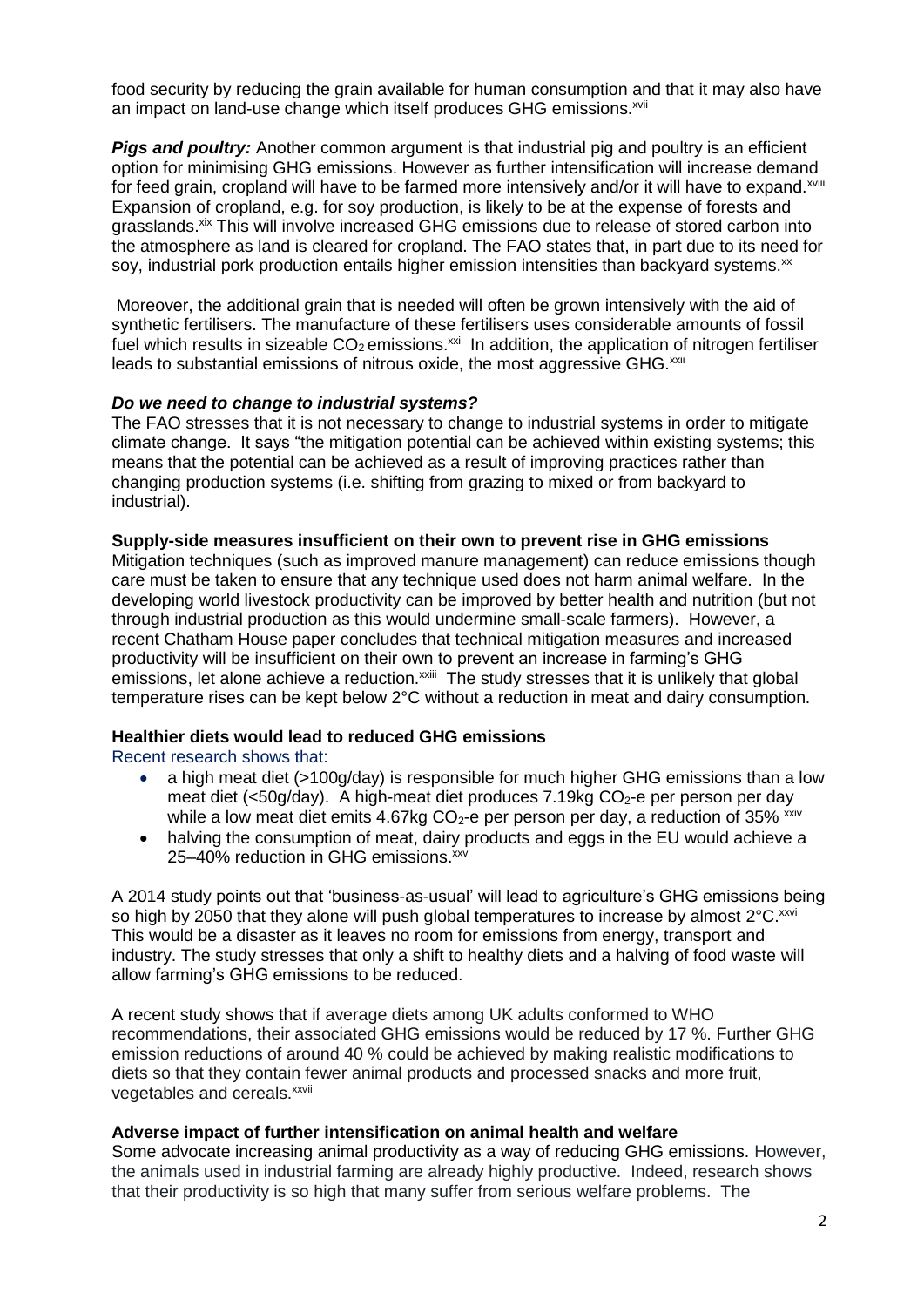European Food Safety Authority has concluded that "long term genetic selection for high milk yield is the major factor causing poor welfare, in particular health problems, in dairy cows". XXVIII A UK study into leg disorders in broilers found that, primarily due to high growth rates, 27.6% of the chickens had levels of lameness that are likely to be painful.<sup>xxix</sup> The high productivity of modern laying hens causes osteoporosis which results in a high level of bone fractures.<sup>xxx</sup>

## **Climate change cannot be considered in isolation from other vital policy objectives.**

Care must be taken that measures aimed at reducing GHG emissions do not undermine other vital policy areas such as food security, the avoidance of land-use change, the availability of plentiful soil, water and biodiversity, development goals such as equity as well as animal welfare. The FAO's 2013 report on climate change emphasises that all these factors need to be assessed and integrated as part of livestock sector policies.

# **Conclusion**

- Further intensification of livestock production in regions with industrial agricultural systems will undermine food security and the natural resources on which farming depends
- A move to more sustainable diets that include less resource-intensive foods can make a substantial contribution to reducing GHG emissions.

[http://www.siwi.org/documents/Resources/Policy\\_Briefs/PB\\_From\\_Filed\\_to\\_Fork\\_2008.pdf](http://www.siwi.org/documents/Resources/Policy_Briefs/PB_From_Filed_to_Fork_2008.pdf)

<sup>v</sup> Nellemann, C., MacDevette, M., Manders, et al. (2009) *The environmental food crisis – The environment's role in averting future food crises*. A UNEP rapid response assessment. United Nations Environment Programme, GRID-Arendal, [www.unep.org/pdf/foodcrisis\\_lores.pdf](http://www.unep.org/pdf/foodcrisis_lores.pdf)

vi Mekonnen M and Hoekstra A, 2012. A global assessment of the water footprint of farm animal products. Ecosystems.: DOI: 10.1007/s10021-011-9517-8

vii *Ibid*

**.** 

viii *Ibid*

ix Communication from the Commission on the European Innovation Partnership 'Agricultural Productivity and Sustainability'. 29.2.2012. [http://ec.europa.eu/agriculture/eip/pdf/com2012-79\\_en.pdf](http://ec.europa.eu/agriculture/eip/pdf/com2012-79_en.pdf)

<sup>x</sup> Edmomdson J *et al*, 2014. Urban cultivation in allotments maintains soil qualities adversely affected by conventional agriculture. Journal of Applied Ecology 2014, 51, 880–889

xi Guerci, M., Knudsen, M.T., Bava, L., Zucali, M., Schonbach, P. & Kristensen, T. (2013) Parameters affecting the environmental impact of a range of dairy farming systems in Denmark, Germany and Italy. *Journal of Cleaner Production*, 54: 133-141.

xii O'Brien, D., Shalloo, L., Patton, J., Buckley, F., Grainger, C. & Wallace, M. (2012) A life cycle assessment of seasonal grass-based and confinement dairy farms. *Agricultural Systems*, 107: 33-46.

xiii Schonbach, P., Biegemann, T., Kamper, M., Loges, R. & Taube, F. (2012) Product carbon footprint milk from pasture and from confinement-based dairy farming. In *Grassland - A European Resource?* Proceedings of the 24<sup>th</sup> General Meeting of the European Grassland Federation, Lublin, Poland, 3-7 June 2012, pp. 571-573. Grassland Science in Europe, Vol. 17.

xiv Rotz C, *et al*, 2009. Grazing can reduce the environmental impact of dairy production systems. Online. Forage and Grazinglands doi:10.1094/FG-2009-0916-01-RS.

xv FAO, 2013. Lutter contre le changement climatique grace à l'élevage. [http://www.fao.org/3/a178d78a-c599-](http://www.fao.org/3/a178d78a-c599-4518-b6f5-778051e422e1/i3437f.pdf) [4518-b6f5-778051e422e1/i3437f.pdf](http://www.fao.org/3/a178d78a-c599-4518-b6f5-778051e422e1/i3437f.pdf)

xvi Institut De L'élevage, 2010. Le stockage de carbone par les prairies.

<http://idele.fr/filieres/publication/idelesolr/recommends/le-stockage-du-carbone-par-les-prairies.html>

xvii FAO, 2013. Tackling climate change through livestock

xviii Bringezu *et al*, 2014. Assessing global land use: balancing consumption with sustainable supply. UNEP and International Resource Panel

xix *Ibid*

<sup>xxi</sup> Minding the stock: bringing public policy to bear on livestock sector development, 2009. World Bank, Report No. 44010-GLB

xxii FAO, 2013. Tackling climate change through livestock

xxiii Bailey R *et al*, 2014. Livestock – Climate Change's Forgotten Sector. Chatham House.

<sup>i</sup> FAO, 2013. Tackling climate change through livestock

ii European Commission data

iii Cassidy E.M *et al*, 2013. Redefining agricultural yields: from tonnes to people nourished per hectare. University of Minnesota. Environ. Res. Lett. 8 (2013) 034015

iv Lundqvist, J., de Fraiture, C. Molden, D., 2008. Saving Water: From Field to Fork – Curbing Losses and Wastage in the Food Chain. SIWI Policy Brief. SIWI.

xx FAO, 2013. Tackling climate change through livestock